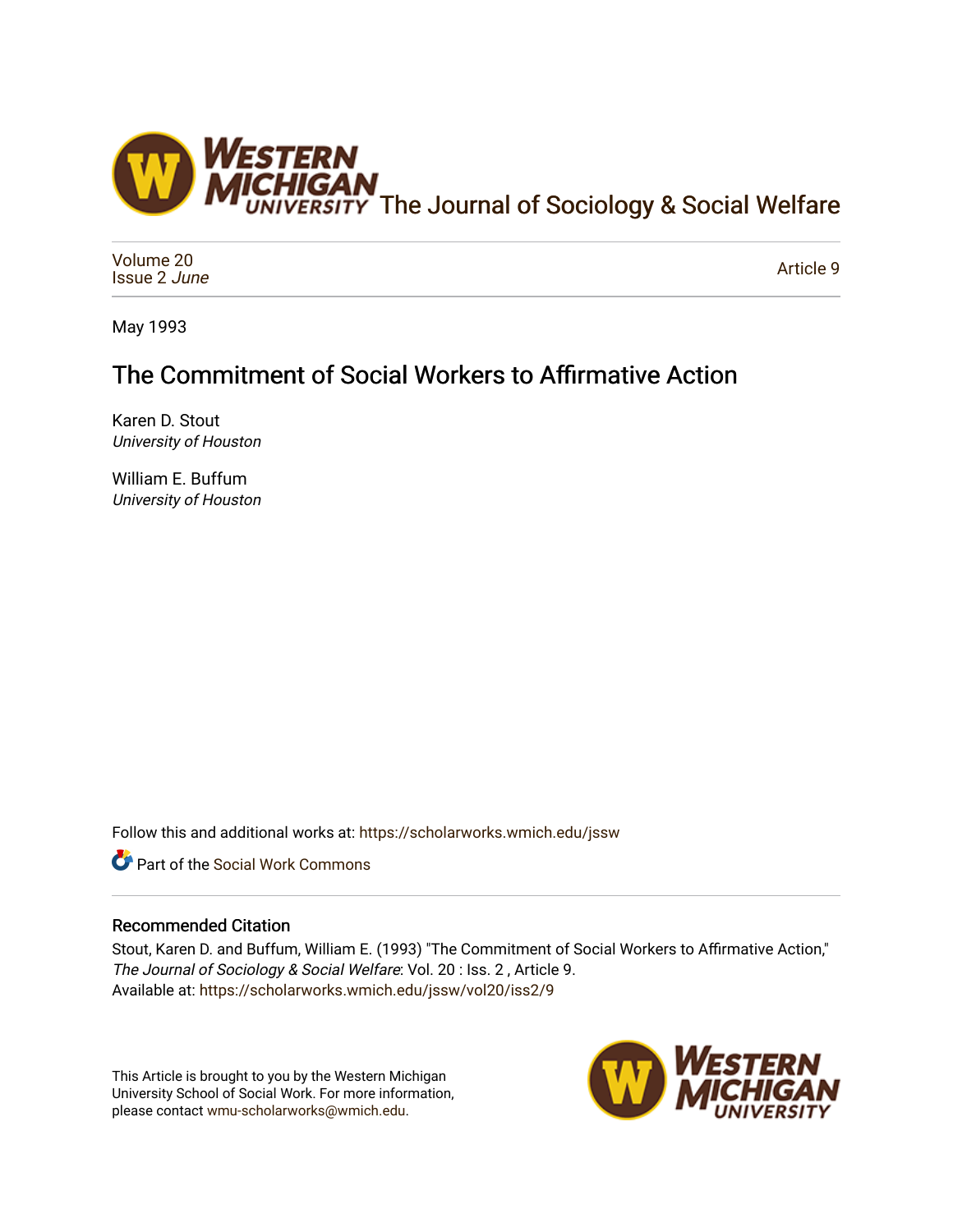## The Commitment of Social Workers to Affirmative Action

Karen **D.** Stout and William **E.** Buffum University of Houston

*This study examines the relationship of commitment to affirmative action principles, knowledge about affirmative action, and positive or negative experiences with affirmative action in a sample of 193 members of the Texas Chapter of NASW. The results were that knowledge was not significantly associated with commitment to affirmative action, although both positive and negative experience with affirmative action was strongly associated with commitment. Ways to build support for affirmative action through positive experience are discussed. Differences among sub-groups of the sample are examined.*

### Introduction

One prominent male member of the National Association of Social Workers (NASW) wrote the following to the President of the Texas Chapter:

I would like to know what my sex has accomplished for me as a member of NASW. If I found out that my sex had in any way contributed to "whatever", I would not accept it. I would suggest that we need to make sure everyone has an equal opportunity to run for office but not rule out people because of sex, race, etc. That is reverse discrimination. What I want is a competent person to run and serve (Personal Correspondence, August 10, 1989).

As this comment shows, affirmative action principles are a source of disagreement within the social work profession. Many white males say that they are the victims of reverse discrimination and allege that all persons of color and white women are given unfair advantages because of affirmative action policies. Some persons of color and white women do not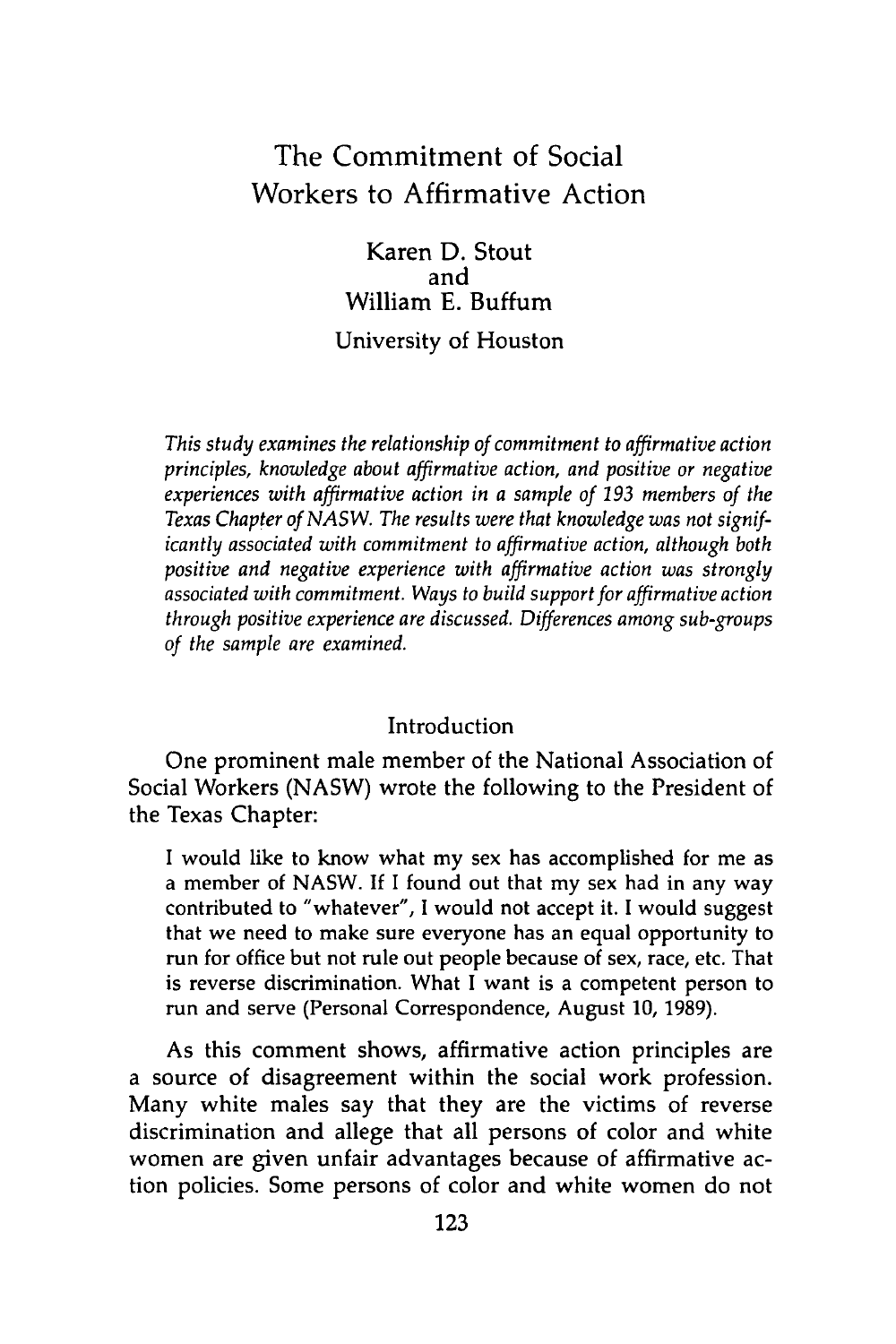support affirmative action policies because they are concerned that others might believe that they obtained their positions, not through their own efforts, but through preferential treatment. Proponents of affirmative action note that white males are often inherently given unfair advantages, therefore, policies which insure opportunities for white women and persons of color are imperative.

The purpose of this study was to survey NASW members in Texas to take the affirmative action debate out of the board room, agency hallways, and the living rooms of social workers to allow a more focused examination of issues related to affirmative action. The central question posed was: "To what degree and under what circumstances do social workers in Texas support the concept and implementation of affirmative action policies?" This research, therefore, assessed the attitudes, knowledge, and reservations of social workers regarding affirmative action policies and implementation procedures.

## Affirmative Action, Equal Opportunity, and Reverse Discrimination

Affirmative action has been defined as ". **.** .any measure, beyond simple termination of a discriminatory practice, adopted to correct or compensate for past or present discrimination from recurring in the future" (U.S. Commission on Civil Rights, 1977, p.2). Withers (undated) suggested affirmative action ". **.** .means taking race, sex, or national origin into account in a positive way" (p. 1). Lovell (1978) noted that affirmative action ".... requires more than passive non-discrimination by the organization-it demands active programs of broadly applied preferential hiring systems" (p. 446). Jones (1981) stated, "The social purpose of affirmative action programs is to achieve distribution throughout occupational and professional categories, or other life chances, that is appropriately representative of the diversity of our population generally" (p.467). Jackson (1987) described affirmative action as "creative justice and compassion" (p. 40) and suggests that if a societal goal is to achieve educational and economic parity for oppressed citizens, then affirmative action is necessary.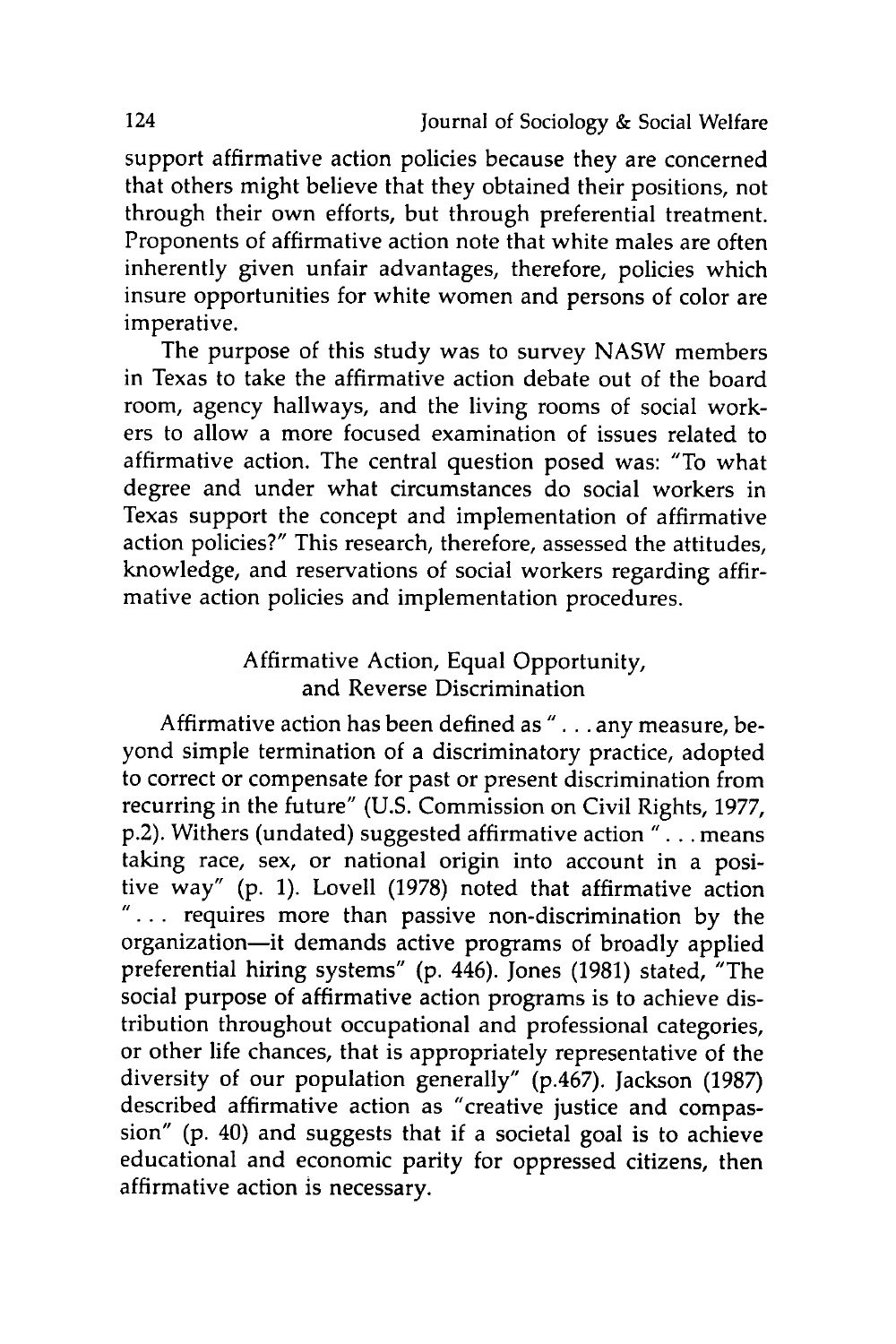#### *Social Workers and Affirmative Action* 125

Lovell (1978) describes equal opportunity as "the absence of overt discrimination" **(p.** 447) noting that public agencies have been "equal opportunity employers" for thirty years. "The distinction between affirmative action and non-discrimination is the difference between the *active* and the *passive* mode. It is illustrated **by** the difference between management **by** objectives and incrementalism" **(p.** 447). In testimony for the **U.S.** Civil Rights Commission prepared **by** staff at the Women's Legal Defense Fund **(1985),** the point was made that promises to end the practice of discrimination have not proven to be adequate.

Jones **(1981)** traced the origin of the phrase, *reverse discrimination,* to a dissent opinion in a 1964 court case in New York. The phrase, *reverse discrimination,* is often used " **. . .**to describe denial of a right or benefit or an expectation to a White because Blacks or other minorities are being given preference" **(p.** 466). Kubasek and Giampetro **(1987)** suggest that many people who believe that reverse discrimination is occurring in this country believe that "reverse discrimination is a violation of the principle of distributive justice because it distributes benefits and burdens on the basis of an irrelevant characteristic: race" **(p. 235).** Further, these authors suggest that opponents of affirmative action often feel that reverse discrimination **" . ..** violates the principle of compensatory justice. Compensatory justice requires that when one is unjustly deprived of something that he [sic] rightfully possesses, he [sic] is entitled to compensation for his [sic] loss from one who harmed him [sic] **(p. 235).** This argument would not allow for historically oppressed groups to be given preferential treatment, although individuals who have been harmed **by** individuals could seek redress for their grievances.

### Social Work and Affirmative Action Policies

The debate about compensating for the negative effects of discrimination through affirmative action policies and nonintervention with individual prerogatives has been fierce during the last decade (Fox-Genovese, 1986; Green, 1981). Nevertheless, the social work profession has a long and proud history of commitment to social justice, to ending discrimination, and to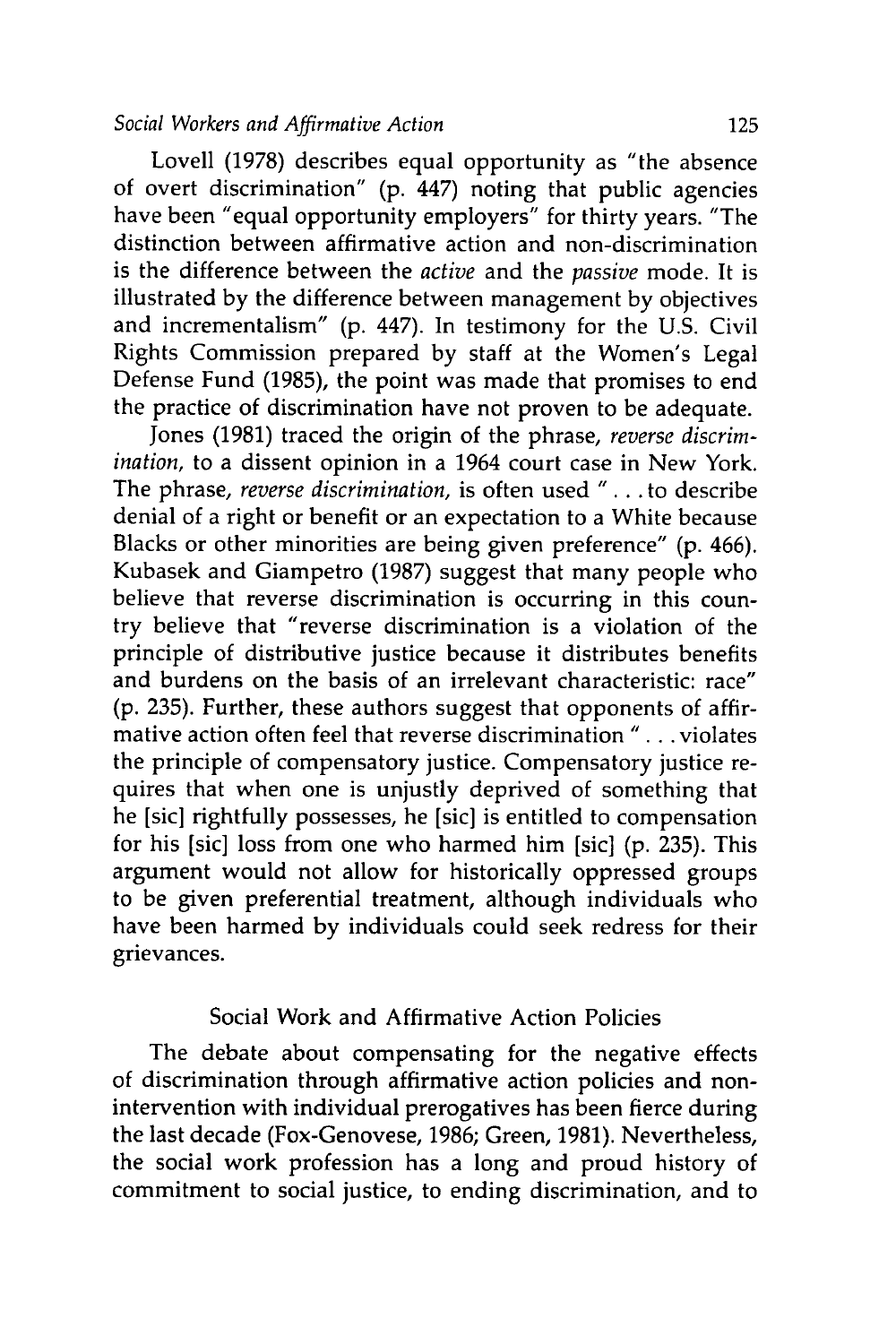empowering people to gain control over their lives. The *Code of Ethics* of the National Association of Social Workers requires that their members not be in any way associated with any form of discrimination, and that members promote the general welfare by working to prevent and eliminate discrimination (NASW, 1990a). The Council on Social Work Education mandates that all accredited social work education programs teach students about discrimination and infuse the curriculum with content which ensures that social workers will have the knowledge and skills to fight oppression and combat discrimination (CSWE, 1991). Supporting these expectations is the fundamental social work conceptualization of person-inenvironment, a construct which requires social workers to give concerted attention to the impacts of environmental constraints, such as those which result from discrimination.

Traditional social work values are coming into heated conflict around the issue of affirmative action. The idea of affirmative action assumes that there is injustice which exists and which should be redressed, even at the possible expense of some individuals. Social workers battle for social justice for their clients, but the waters are muddied when social workers themselves are affected. The National Association of Social Workers has well-developed affirmative action goals, goals which all state chapters must achieve (NASW, 1990b). These include procedures for the hiring of chapter office staff, for the election of state board members, and the appointment of persons to all state committees. The policy requires that elections and appointments be conducted in a manner which will ensure that the volunteer leadership reflects the gender, racial and ethnic make-up of the association's chapter membership. Thus, a state chapter with **25%** of the membership being racial and ethnic minority persons must have no less than **25%** of its leadership also being persons from racial and ethnic groups. To assure this result, elections must be designed so that the outcome will be guaranteed to produce an elected leadership with **25%** of the winners being persons from racial and ethnic groups. The way in which this is commonly done is to "double-slate" candidates for office. This means that persons from racial and ethnic groups are matched to run against other persons from racial and ethnic groups,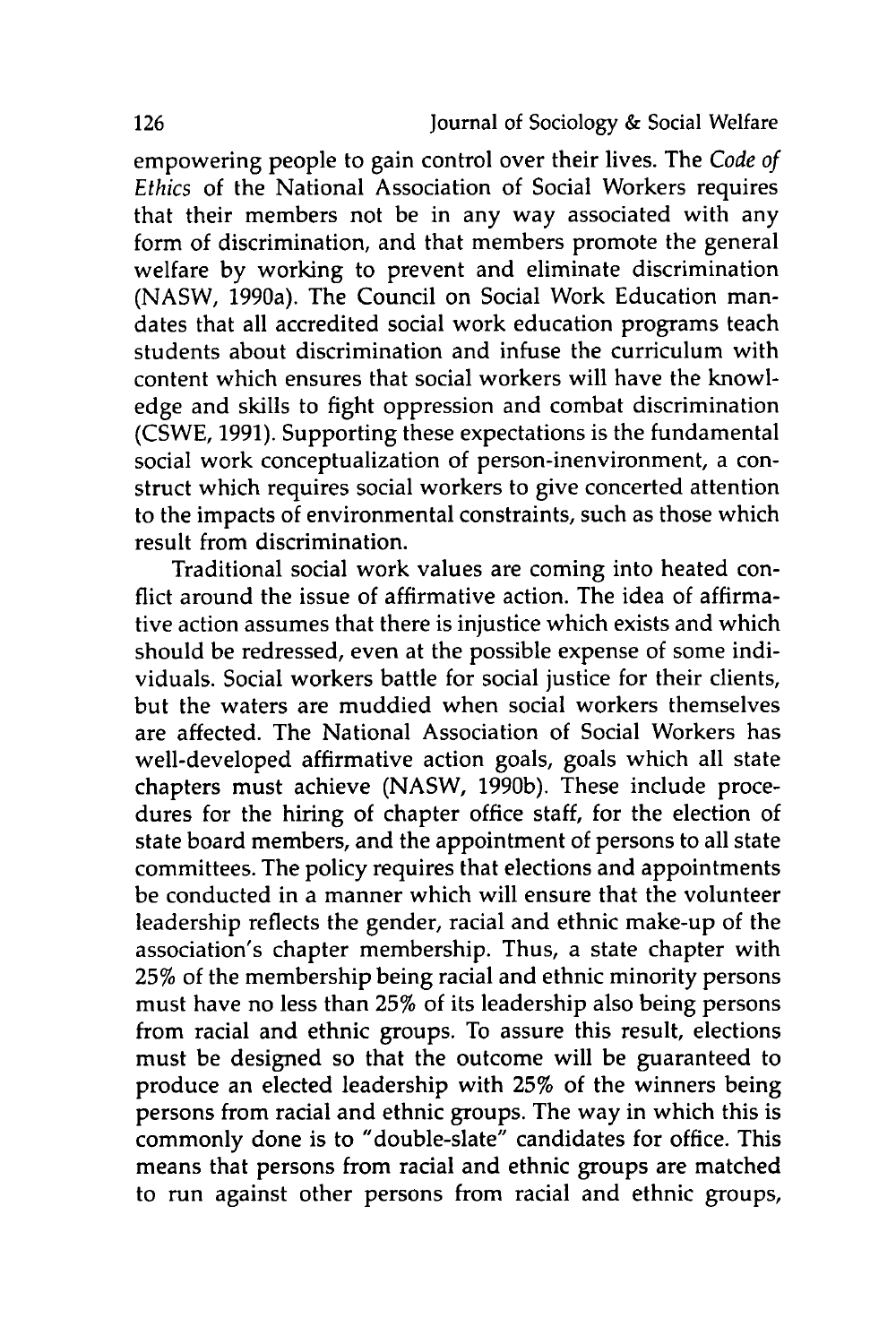so that the result will not affect the board composition. This is also done for women to ensure that equity outcomes are achieved. Some social workers have felt that this procedure is unfair, especially to white males, who currently represent about 24% of the NASW membership, but many of whom have welldeveloped leadership track records. Across the country, many NASW members, social workers, have been expressing reservations about affirmative action principles, principles which some perceive as limiting their leadership choices and possibly even weakening the professional association itself.

## Conceptual Overview

The present study was designed to assess the extent to which members of the Texas Chapter of the National Association of Social Workers support affirmative action principles. While virtually no research on affirmative action in the social work profession has been conducted according to the NASW National Center on Policy and Practice, two general theoretical assumptions which may affect one's degree of commitment to affirmative action principles were made by the investigators. These are (1) knowledge about affirmative action principles and (2) the extent to which one has been directly affected, either positively or negatively, by affirmative action policies.

Knowledge about affirmative action is a significant issue. Affirmative action policies generally posit that fully qualified persons from groups which have been the targets of past discrimination should be given preference in hiring and promotion. NASW extends this principle to elected and appointed volunteer members. There often is misunderstanding about concepts like *fully qualified.* Many people believe that under affirmative action *unqualified* persons must be hired, elected or appointed. This is not true. If people have misunderstandings about affirmative action, they well may blame the policies instead of blaming the poor decisions of managers.

There is also considerable confusion about equal opportunity policies as contrasted with affirmative action policies. As noted earlier, many people are unaware that equal opportunity is a passive concept which means that there will be no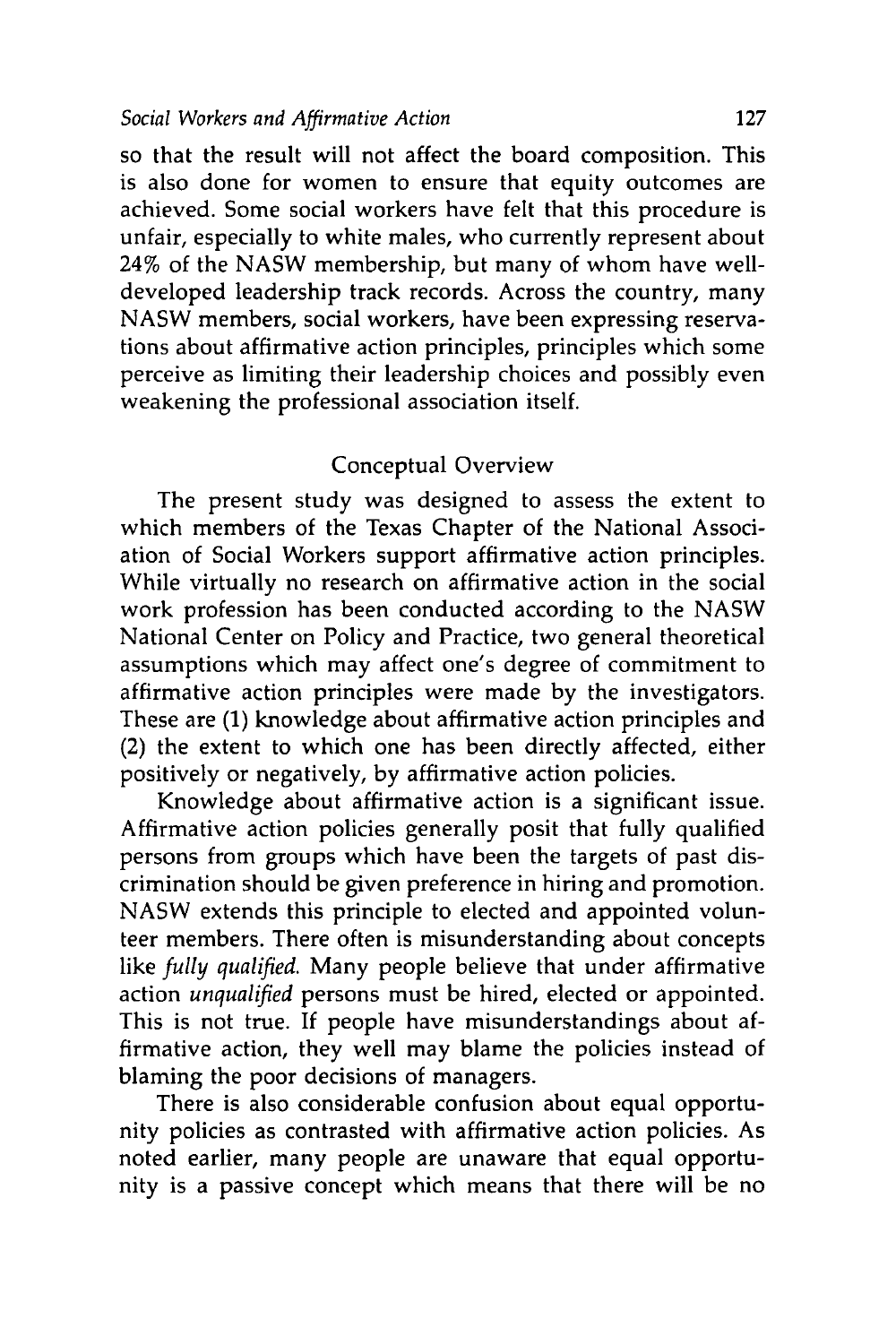discrimination in, employment and promotion, and that affirmative action is an active concept which means that there will be an active attempt to recruit and mentor persons who hail from population groups which have been subject to past discrimination. The lack of understanding about the meaning and intent of affirmative action policies well may affect one's degree of support for such policies. There should be an association between knowledge about affirmative action and commitment to the principles involved. Should this prove to be correct, then educational efforts can be designed as one strategy for building the commitment of social workers to affirmative action.

The idea that people have stronger feelings about policies which affect them personally is not profound. Basically, the theory suggests that if a person or their close associates perceive that they have benefitted from affirmative action policies, they will tend to support affirmative action principles. Conversely, if a social worker or their associates perceive that they have been harmed **by** affirmative action policies, they will tend not to support affirmative action. This perspective is a rather direct application of behavioral theory, that behavior is shaped **by** its consequences. Thus, if a person applies for a position and is not rewarded for their effort **by** being hired, they will tend to be dissatisfied. **If** a person is white and attributes this outcome to affirmative action policies or calls it reverse discrimination, he or she will feel treated inequitably and tend not to support affirmative action principles. This relationship between one's experience and commitment to affirmative action is important because it suggests that the value base of the social work profession is not, **by** itself, sufficient unless supported **by** positive experiences with affirmative action. One possible strategy for building commitment to affirmative action might be, therefore, to make more visible to **NASW** members the positive outcomes of affirmative action.

#### Methodology

#### *Population and Sample*

The members of the Texas Chapter of the National Association of Social Workers (NASW/Texas) comprised the population under study. The statewide membership directory for May,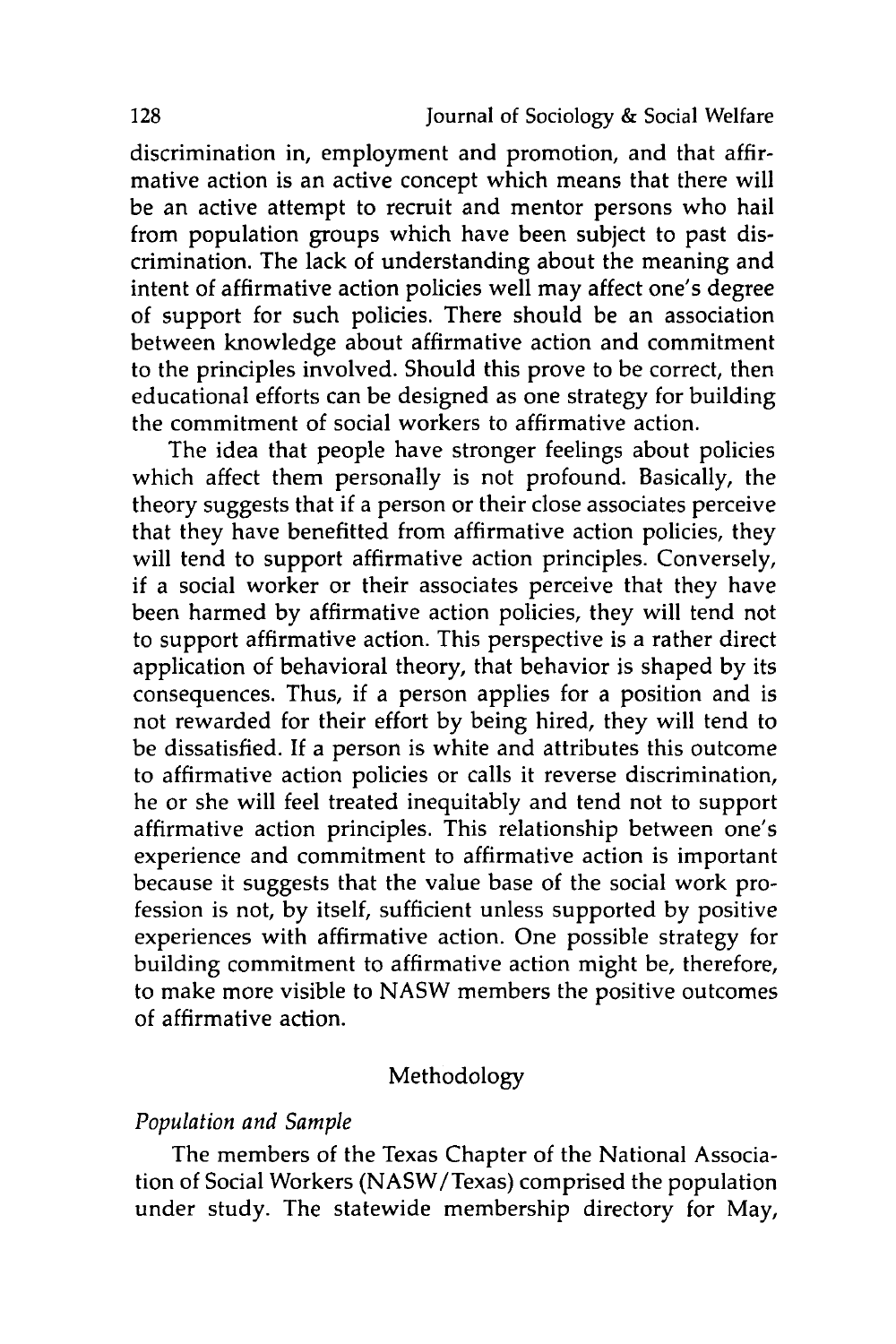**1990** was obtained and used to establish the sampling frame. NASW/Texas had 4,724 members in May, 1990, making it the seventh largest state chapter in the United States.

Using a proportionate stratified sampling technique, 10% of the members from each of the 20 geographic units in NASW/ Texas were randomly selected. In this manner, participation from all NASW/Texas units could be assured. A total of 474 questionnaires were mailed, of which 57 were returned unopened due to change of address, death, or other circumstance. Questionnaires were returned by 193 respondents. This gives a response rate of 46.3%. According to Rubin and Babble (1989), a response rate of 50% is considered *"adequate* [original authors' emphasis] for analysis and reporting" (p. 320). Thus, this return rate is very close to that goal.

## *Instrument*

The authors developed a self-administering survey instrument to measure "Social Worker Impressions About Affirmative Action." This instrument contained sections designed to measure Commitment to Affirmative Action, Knowledge About Affirmative Action, Positive and Negative Experience of Affirmative Action, and a respondent demographic section.<sup>1</sup> The instrument scales were pretested using a class of 60 graduate social work students and modified to remove ambiguous language. Reliability estimates were examined using the study's respondents. Reliability was assessed using Chronbach's alpha for internal consistency assessment. The results demonstrate acceptable reliability for the scales (1) Commitment to Affirmative Action, alpha = .795, (2) Knowledge of Affirmative Action Principles, alpha = .560, (3) Negative Experience of Affirmative Action, alpha = .556, and (4) Positive Experience of Affirmative Action, alpha .574.

#### Results

Of the 193 respondents, 74.7% were MSW's and almost 10% were BSW'S, which is consistent with the known membership of NASW in Texas at the time of the study. Also consistent with membership data was that 74.5% of the respondents were women and 25.5% were men. The gender of the respondents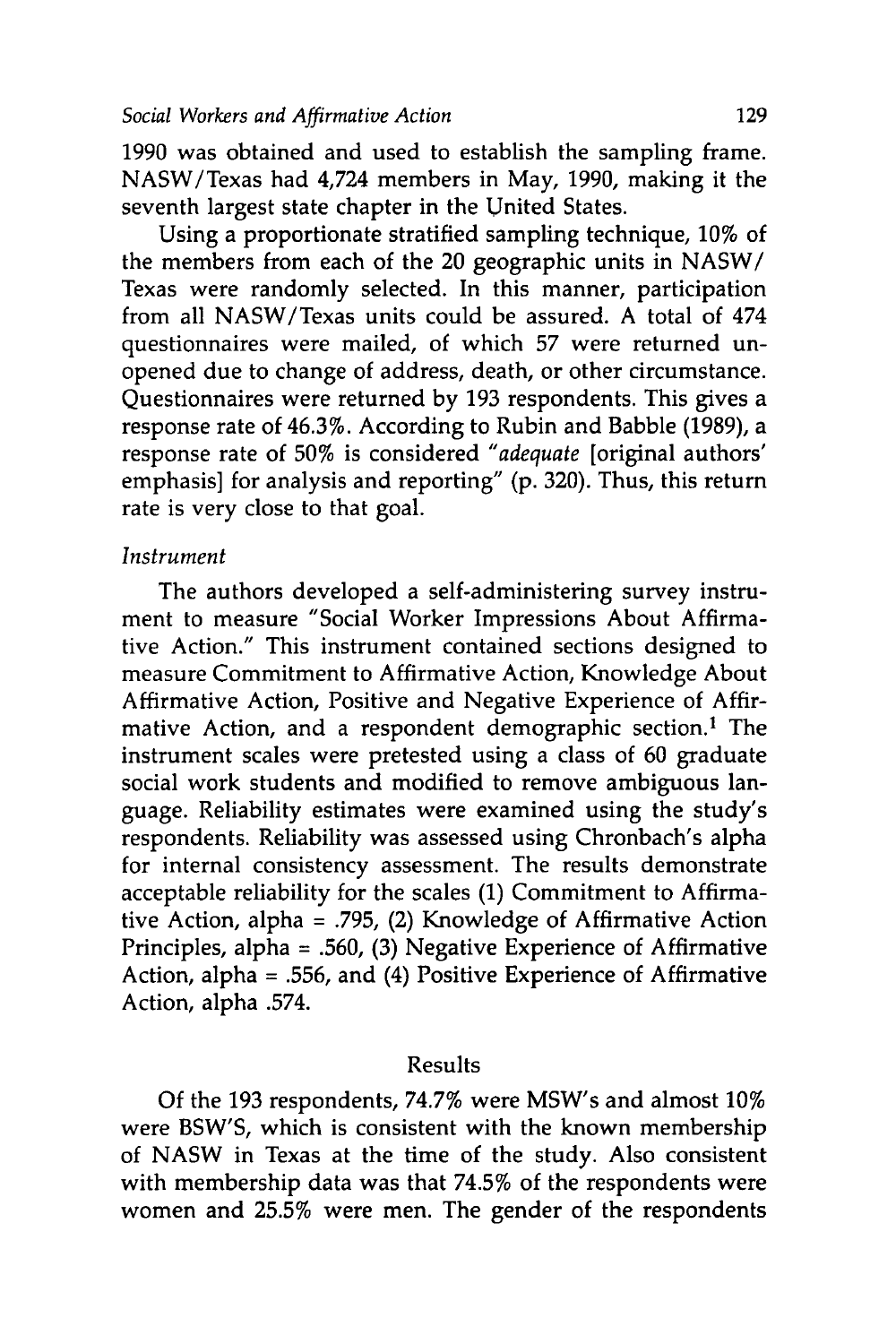was 62.1% female and **37.9%** male, reflecting a disproportionately high response rate from males. **NASW** membership in Texas is about **76%** women. **By** ethnicity, 12.2% were persons from recognized minority groups, not far from the known rate of **13%** for **NASW** membership in Texas. While **73.1%** of the respondents identified with the Democratic Party, **10.5%** identify themselves as Republicans and **11.1%** as identifying with other political parties. No party identification is claimed **by 5.3%.** The respondents had a mean age of 43.6 years with a range of **59** years. The age distribution is close to being normal. The **job** level of the respondents was 42.5% managers and supervisors; **37.9%** were direct practitioners. The employment setting of the respondents reflects a continuing commitment to the traditional social work settings: public sector, 27.2%, private not-for-profit agencies, **33.3%,** public universities, 6.8%, and private for-profit settings, 32.1%. Finally, the respondents self-identified themselves as practicing in different size communities. Most said they work in major metropolitan areas **(61.9%),** one-quarter (24.4%) said they work in mid-size cities, and **13.5%** indicate that they work in either a small city or rural area. There was a supposition that some of these demographic variables might affect Commitment to Affirmative Action, however, no specific *a priori* hypotheses were proposed.

### *Measures of Association*

The correlation coefficients among these scales are found in Table **1.** Curiously, Knowledge of Affirmative Action was **NOT** significantly associated with Commitment to Affirmative Action. Negative Experience of Affirmative Action was, as predicted, negatively associated with Commitment (r **=** -.417, **p. < .001),** and Positive Experience was positively associated with Commitment (r = **.287, p. < .001).** Finally, those with either Negative or Positive Experience of Affirmative Action are significantly more likely to score higher on Knowledge of Affirmative Action.

#### *Response Differences Related to Demographic Variables*

Next, respondent differences in scores on the Commitment to Affirmative Action scale were examined. Predictably, women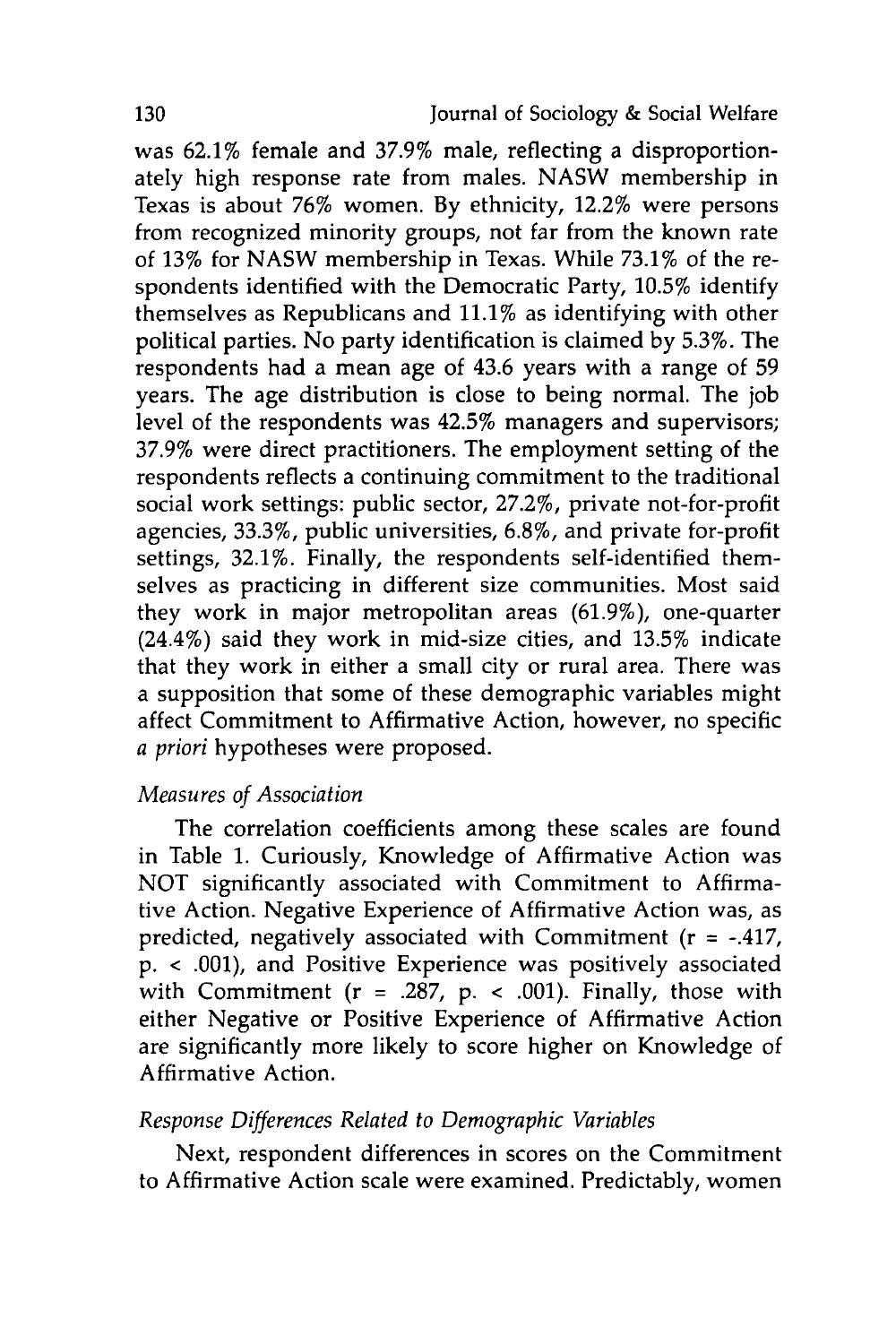Table **1**

*Correlations Among Study Variables*

| Scale Description                    | (2)        | (3)         | (4)      |
|--------------------------------------|------------|-------------|----------|
| Commitment to Affirmative Action (1) | $-.086$ ns | $-0.417***$ | $287***$ |
| Knowledge of Affirmative Action (2)  | 1.000      | $.261***$   | $.203**$ |
| Negative Experience with A.A.(3)     |            | 1.000       | $.169*$  |
| Positive Experience with A.A.(4)     |            |             | 1.000    |

scored significantly higher than men (t=1.97, df 169,  $p$ <.05), and those who identified themselves as members of a sexual minority also scored significantly higher in Commitment to Affirmative Action (t=4.01, df 163, p <.001). Similarly, those respondents who are members of racial or ethnic minority groups scored significantly higher than did non-minority respondents (t=4.06, df 166, p<.001). Other demographic variables having a significant effect on Commitment to Affirmative Action include: Political Party Identification (F=8.897, df 161, p<.001), Job Position/Level(F=2.509, df 151, p<.05), and NASW Membership Classification (F=2.918, df 164, **p<.01).** Significant differences in scores on Commitment to Affirmative Action were not found for Practice Setting (public agency, private not-for-profit, private for-profit, university), Population/City Size (major metropolitan area, mid-size city, small city, rural community), or highest Social Work Degree (BSW, MSW/MSSW, Ph.D., DSW, Ph.D. in other field, other). These results are presented in Tables 2, 3, and 4.

#### Discussion

The most important finding of this study was that one's knowledge about affirmative action had no significant bearing on their commitment to affirmative action principles. This would suggest that, if one wished to achieve greater support for affirmative action, educational strategies, such as academic course content or continuing education classes, would not be effective. A more hopeful approach would be to design situations in which social workers would have positive experiences with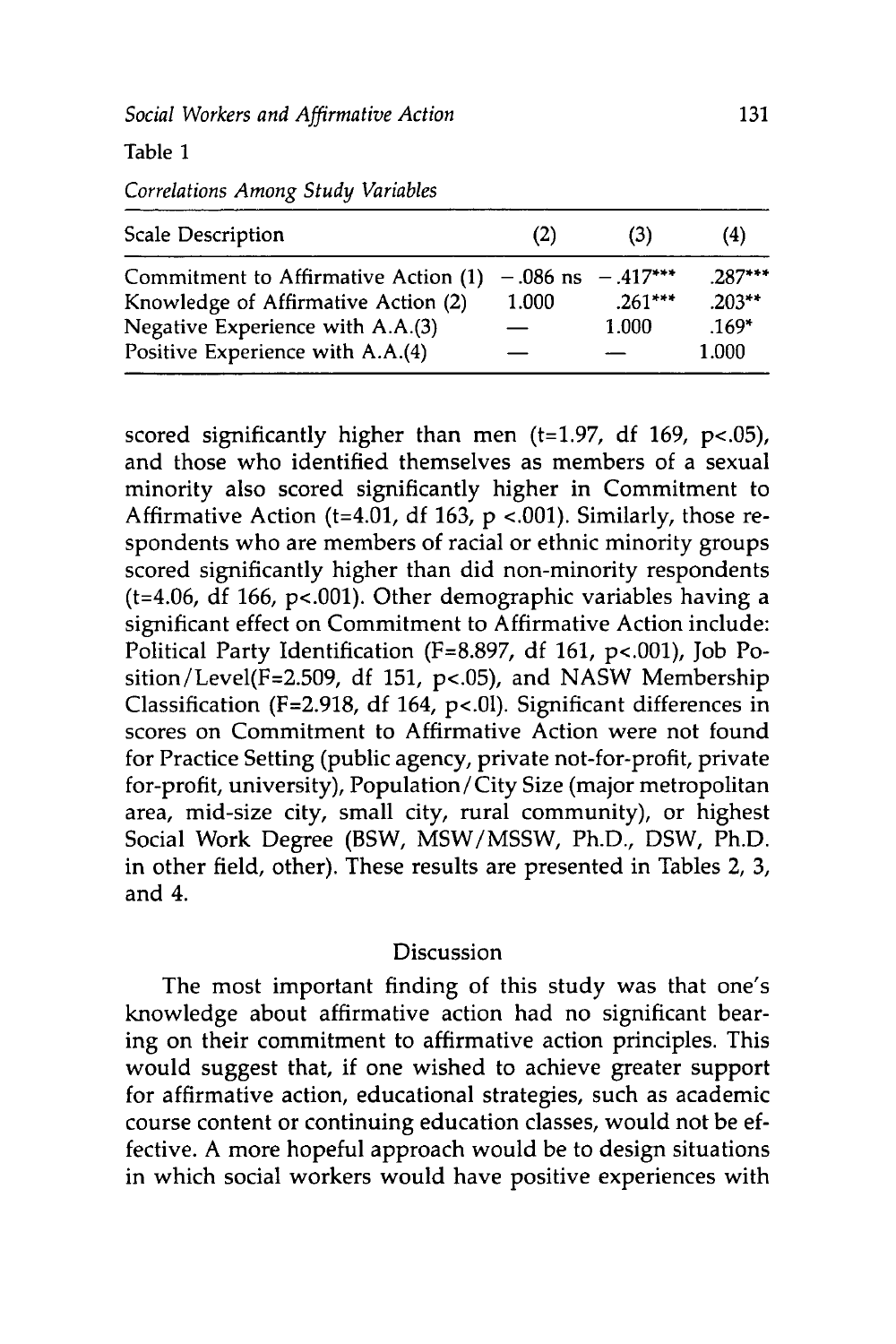Table 2

| Variable                        | Group                | N         | Mean           | SD.            |      | df  | Sig. |
|---------------------------------|----------------------|-----------|----------------|----------------|------|-----|------|
| Gender                          | Women<br>Men         | 127<br>44 | 23.49<br>21.61 | 5.197<br>6.127 | 1.97 | 169 | .05  |
| Sexual<br>Identification        | Minority<br>Majority | 59<br>106 | 25.29<br>21.88 | 5.031<br>5.339 | 4.01 | 163 | .000 |
| Racial/Ethnic<br>Identification | Minority<br>Majority | 21<br>147 | 27.57<br>22.62 | 4.833<br>5.283 | 4.06 | 166 | .000 |

*Differences in Commitment to Affirmative Action by Gender, Sexual Identification, and Ethnicity (t-tests using pooled variance estimates)*

#### Table 3

*Differences in Commitment to Affirmative Action by Political Party, Position, Practice Setting, City Size, NASW Membership Classification, and Social Work Degree (Oneway Analysis of Variance)*

| Source         | DF  | SS                                    | MS     | F     | Sig. |
|----------------|-----|---------------------------------------|--------|-------|------|
|                |     | <b>Political Party</b>                |        |       |      |
| Between        | 3   | 706.69                                | 235.56 | 8.897 | .000 |
| Within         | 158 | 4183.44                               | 26.48  |       |      |
| Total          | 161 | 4890.12                               |        |       |      |
|                |     | Job Position/Level                    |        |       |      |
| <b>Between</b> | 4   | 299.491                               | 74.87  | 2.509 | .044 |
| Within         | 147 | 4387.22                               | 29.85  |       |      |
| Total          | 151 | 4686.71                               |        |       |      |
|                |     | <b>NASW Membership Classification</b> |        |       |      |
| <b>Between</b> | 6   | 478.49                                | 79.75  | 2.918 | .010 |
| Within         | 158 | 4318.32                               | 27.33  |       |      |
| Total          | 164 | 4796.81                               |        |       |      |

affirmative action, since persons with positive experiences are, indeed, more supportive of affirmative action. Possibilities for doing this might include experiential simulations and insuring that affirmative action "success stories" are made more visible. In all likelihood, persons who feel injured by affirmative action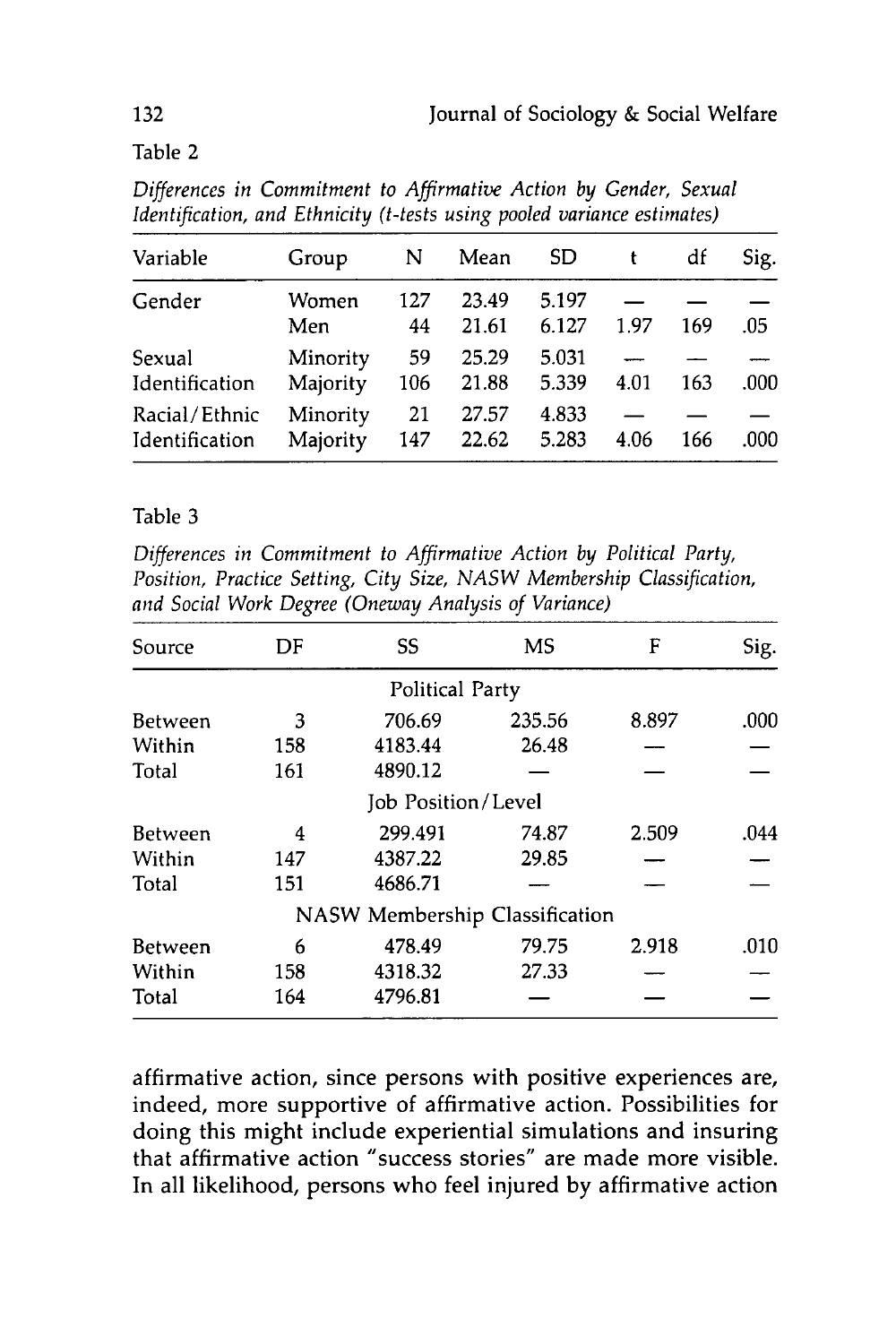| Faculty<br>25.14<br>ob<br>Position/Level Management Management Practice 26.17<br>20.73<br>20.73<br>23.79<br>22.66<br>Republican Other None<br>18.56 20.42 23.56<br>Associate<br>18.88<br>Jitical Party Democrat<br>24.41<br>Regular<br>23.23<br><b>Aembership</b><br>VASW | Retired Unemployed BSW Student MSW Student Doc. Student<br>19.50 22.33 25.67 25.64<br>I<br>۱ |
|---------------------------------------------------------------------------------------------------------------------------------------------------------------------------------------------------------------------------------------------------------------------------|----------------------------------------------------------------------------------------------|
| <b>Ilassification</b>                                                                                                                                                                                                                                                     |                                                                                              |

Mean Scores on Commitment to Affirmative Action for Oneway ANOVAs with Significant Outcomes

Table 4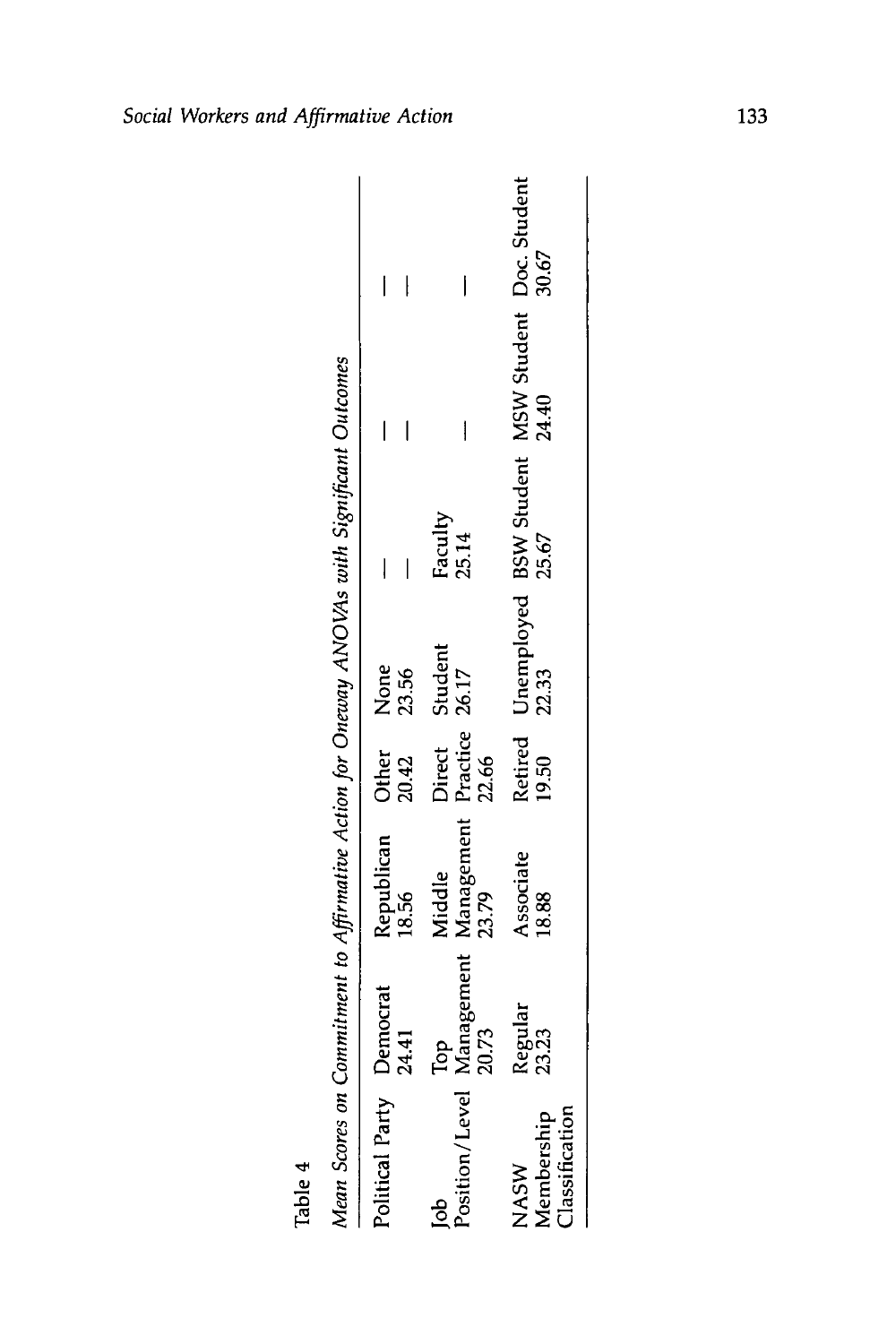policies are more likely to be vocal than persons who feel they have benefitted. This may lead to the creation of a one-sided negative perception of affirmative action.

Although education alone may not affect attitudes toward affirmative action, students at all levels (BSW, MSW, and doctoral) are considerably more committed to affirmative action than other social workers. This is somewhat surprising since many students are a part of the baby boom generation in which competition has been so fierce. Perhaps they are influenced **by** the idealistic atmosphere of universities or maybe social work faculty, who scored only slightly less positively than did students on commitment to affirmative action. One can only wonder whether this commitment will remain when the students enter the world of social work practice.

Examining the differences between and among groups on their commitment to affirmative action principles, most of the differences are predictable, providing few surprises. This does, of course, attest to the validity of the measurement scale itself. More interesting than the differences which were significant are the differences which were not significant. For example, the authors did presuppose that persons working in public settings would be more committed to affirmative action than those in private for-profit settings. This was not confirmed. Similarly, the authors thought that there would be a more conservative stance toward affirmative action in small cities and rural areas. This also was not confirmed, although social workers from rural areas scored higher, albeit insignificantly, in commitment to affirmative action than did their large city counterparts. Finally, differences in commitment due to one's social work degree was not significant and this may speak well for the unity of the social work profession across all practice levels.

This was a preliminary study designed to identify key issues and to design instruments which would be applicable with a larger nationally representative sample. That goal was achieved and a start has been made toward the development of norms for the scales of the instrument. Knowing how social workers compare with other professionals or with the general population must await later applications of this instrument, modified to fit those other populations. Frequencies of responses for each of the instrument's items can be obtained from the authors.